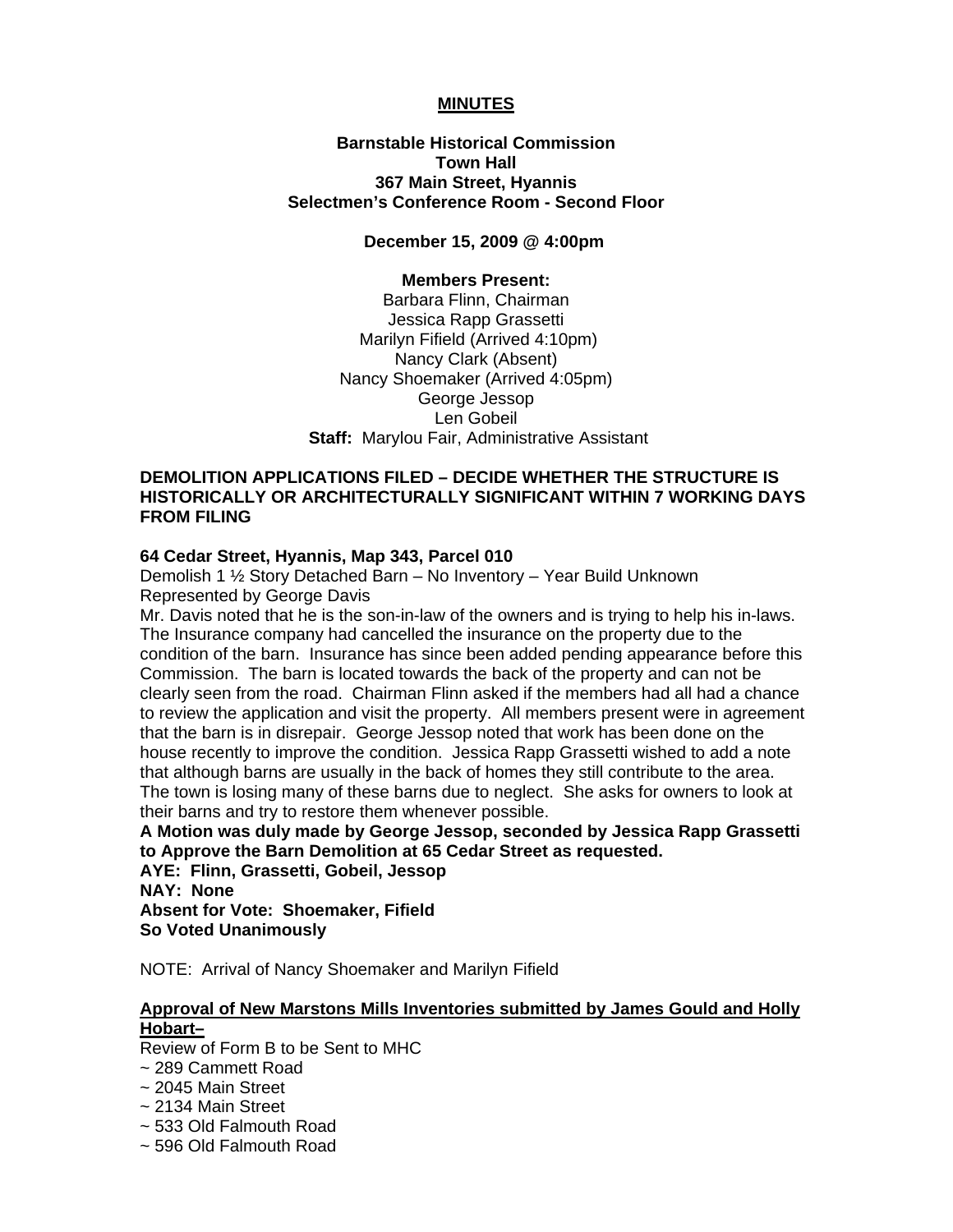- ~ 615 Old Falmouth Road
- ~ 744 Old Falmouth Road
- ~ 988 Old Falmouth Road
- ~ 1028 Old Falmouth Road
- ~ 1044 Old Falmouth Road
- ~ 1009 Old Falmouth Road
- ~ 416 Osterville-West Barnstable Road
- ~ 933 Osterville-West Barnstable Road
- ~ 1000 Osterville-West Barnstable Road
- ~ 1127 Osterville-West Barnstable Road
- ~ 1161 Osterville-West Barnstable Road
- ~ 1206 Osterville-West Barnstable Road
- ~ 1297 Osterville-West Barnstable Road
- ~ 1315 Osterville-West Barnstable Road
- $\sim$  1198 Race Lane
- $\sim$  1317 Race Lane
- ~ 72 River Road
- ~ 84 River Road
- ~ 112 River Road
- ~ 168 River Road
- ~ 1585 South County Road
- ~ 182 Walnut Street

#### **Motion duly made by Nancy Shoemaker, seconded by Jessica Rapp Grassetti to send the above Inventory Form B's to the Massachusetts Historical Commission. AYE: ALL NAY: None**

# **So Voted Unanimously**

## **Old Business**

## Update on 316 Main Street, Osterville

George Jessop and Jessica Rapp Grassetti conducted a site visit and reported that the home has been well maintained, although it did have plastic siding which could be converted if the homeowner chooses. George Jessop requested that the owner replicate the columns and then infill to form a flat arch style porch so that the finished results appear to be two additions. The owner approved of the idea and was eager to comply.

## Update on 41 First Avenue, Osterville

Jessica Rapp Grassetti reported that the house was moved there and oriented differently as the front of the house is now the side. The home has a columned porch which the owners wish to enclose It can not be seen from the street. Jessica noted that they walked around the property and the work that has been done is very tasteful. She offered suggestions of utilizing the columns that are there and leaving a window on the second floor rather than closing it up.

#### Update on 2 Irving Avenue, Hyannisport

Nancy Shoemaker reported that there was a meeting at the Cape Cod Commission regarding 2 Irving Avenue and they have agreed to review the proposed demolition as a Development of Regional Impact. She hopes the citizens come forward to voice their concerns regarding the demolition. Mr. Bruce McPherson was present and asked to speak. He stated he was a member of the Hyannisport Golf Club and attended the Cape Cod Commission meeting. In speaking with fellow members, he understood that